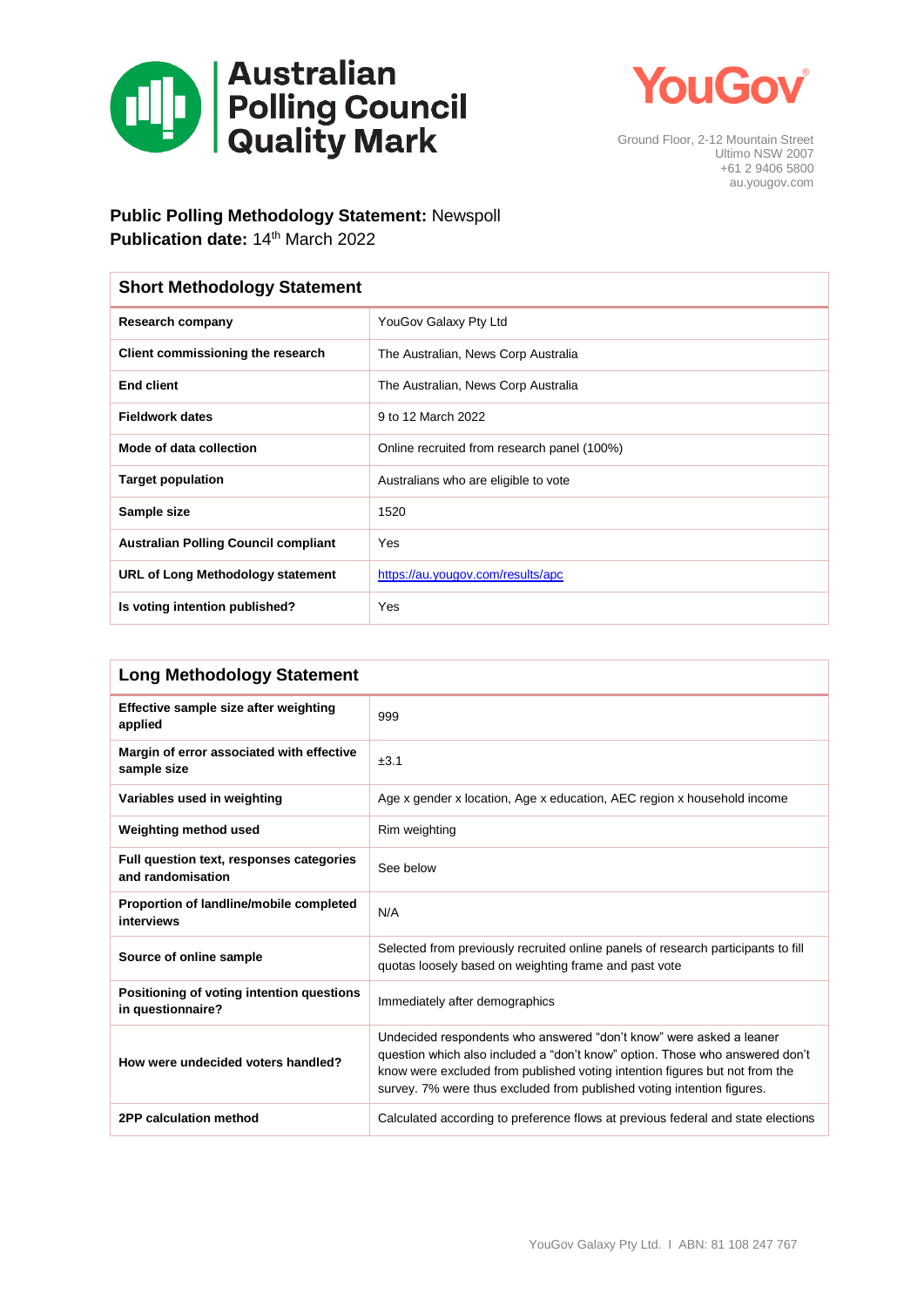



## **Full Question Text of Published Questions**

| A2             | Thinking about federal politics. If a federal election for the House of Representatives<br>was held today, which one of the following would you vote for?<br>Please select one option only                        | Ask if eligible to vote                                           |
|----------------|-------------------------------------------------------------------------------------------------------------------------------------------------------------------------------------------------------------------|-------------------------------------------------------------------|
|                | <b>Single select ROTATE 1-7</b>                                                                                                                                                                                   |                                                                   |
| 1.             | The Labor Party                                                                                                                                                                                                   | Show all                                                          |
| 2.             | The Liberal Party                                                                                                                                                                                                 | Show only in electorates<br>where Liberal ran in 2019             |
| 3.             | <b>The Nationals</b>                                                                                                                                                                                              | Show only in electorates<br>where Nationals ran in 2019           |
| 4.             | The LNP                                                                                                                                                                                                           | Show only in QLD                                                  |
| 5.             | The Greens                                                                                                                                                                                                        | Show all                                                          |
| 6.             | Pauline Hanson's One Nation                                                                                                                                                                                       | Show only in electorates<br>where PHON ran in 2019                |
| 7.             | Clive Palmer's United Australia Party                                                                                                                                                                             | Show all                                                          |
| 8.             | Named other parties (not published separately)                                                                                                                                                                    | Show only in electorates<br>where selected parties ran in<br>2019 |
| 9.             | Another party or candidate                                                                                                                                                                                        | <b>Fixed</b>                                                      |
| 10.            | Don't know                                                                                                                                                                                                        | Fixed                                                             |
|                |                                                                                                                                                                                                                   |                                                                   |
| A3             | To which one of the following do you have a leaning?<br>Please select one option only                                                                                                                             | Ask if don't know i.e. code 10<br>in A2. Code 1-9 go to A4        |
|                | <b>Single select ROTATE 1-7</b>                                                                                                                                                                                   |                                                                   |
| 1.             | The Labor Party                                                                                                                                                                                                   | Show all                                                          |
| 2.             | The Liberal Party                                                                                                                                                                                                 | Show only in electorates<br>where Liberal ran in 2019             |
| 3.             | <b>The Nationals</b>                                                                                                                                                                                              | Show only in electorates<br>where Nationals ran in 2019           |
| 4.             | The LNP                                                                                                                                                                                                           | Show only in QLD                                                  |
| 5.             | The Greens                                                                                                                                                                                                        | Show all                                                          |
| 6.             | Pauline Hanson's One Nation                                                                                                                                                                                       | Show only in electorates<br>where PHON ran in 2019                |
| 7.             | Clive Palmer's United Australia Party                                                                                                                                                                             | Show all                                                          |
| 8.             | Named other parties (not published separately)                                                                                                                                                                    | Show only in electorates<br>where selected parties ran in<br>2019 |
| 9.             | Another party or candidate                                                                                                                                                                                        | <b>Fixed</b>                                                      |
|                | 10. Don't know                                                                                                                                                                                                    | <b>Fixed</b>                                                      |
|                |                                                                                                                                                                                                                   |                                                                   |
| A14            | You must allocate preferences for all parties. Between these parties, which would<br>you rank highest?                                                                                                            | ASK IF A2=5-9 or A3 = 5-10                                        |
|                | <b>Single select ROTATE 1-3</b>                                                                                                                                                                                   |                                                                   |
| 1.             | Labor                                                                                                                                                                                                             |                                                                   |
| 2.             | Liberal/Nationals                                                                                                                                                                                                 | <b>Show outside QLD</b>                                           |
| 3.             | The LNP                                                                                                                                                                                                           | Show only in QLD                                                  |
| 4.             | Refused/ will just follow how to vote cards/don't know                                                                                                                                                            |                                                                   |
| A4             | Thinking now about the leaders of the parties. Are you satisfied or dissatisfied with                                                                                                                             | Ask if eligible to vote i.e.                                      |
|                | the way Scott Morrison is doing his job as Prime Minister?<br>Please select one option only                                                                                                                       | code 1 in A1                                                      |
|                | <b>Single select</b>                                                                                                                                                                                              |                                                                   |
| 1.             | Satisfied                                                                                                                                                                                                         |                                                                   |
| 2.             | <b>Dissatisfied</b>                                                                                                                                                                                               |                                                                   |
| 3.             | Don't know                                                                                                                                                                                                        |                                                                   |
|                |                                                                                                                                                                                                                   |                                                                   |
| A <sub>5</sub> | On balance, and while you may have no strong feelings either way, would you be<br>more inclined to say you have been satisfied or dissatisfied with the way Scott<br>Morrison is doing his job as Prime Minister? | Ask if don't know i.e. code 3<br>in A4. Code $1-2$ go to A6       |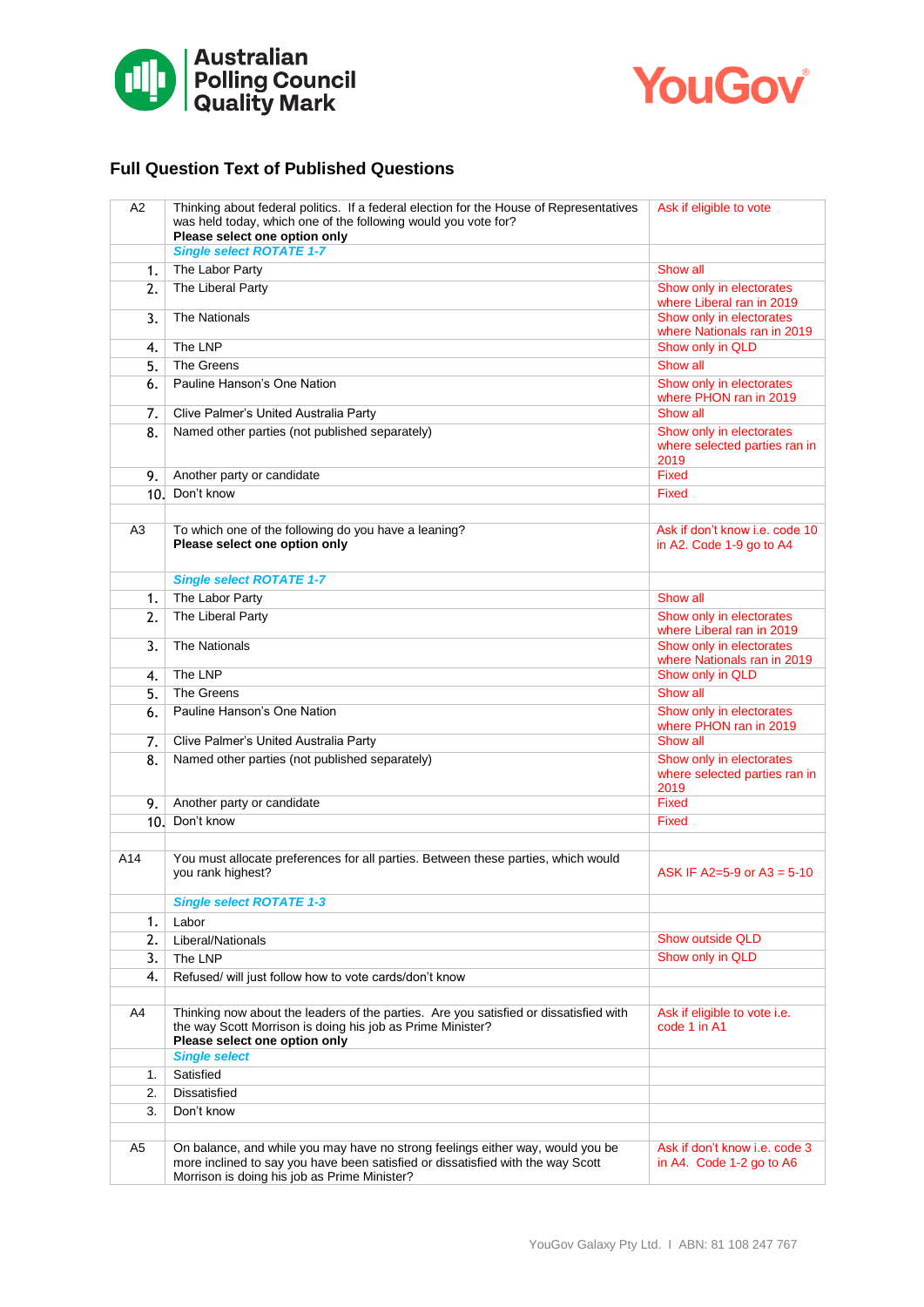



|                | Please select one option only                                                                                                                                                                                                                                                          |                                                           |
|----------------|----------------------------------------------------------------------------------------------------------------------------------------------------------------------------------------------------------------------------------------------------------------------------------------|-----------------------------------------------------------|
|                | <b>Single select</b>                                                                                                                                                                                                                                                                   |                                                           |
| 1.             | Satisfied                                                                                                                                                                                                                                                                              |                                                           |
| 2.             | <b>Dissatisfied</b>                                                                                                                                                                                                                                                                    |                                                           |
| 3.             | Don't know                                                                                                                                                                                                                                                                             |                                                           |
|                |                                                                                                                                                                                                                                                                                        |                                                           |
| A6             | Are you satisfied or dissatisfied with the way Anthony Albanese is doing his job as<br>Leader of the Opposition?<br>Please select one option only                                                                                                                                      | Ask all eligible to vote i.e.<br>code 1 in A1             |
|                | <b>Single select</b>                                                                                                                                                                                                                                                                   |                                                           |
| 1.             | Satisfied                                                                                                                                                                                                                                                                              |                                                           |
| 2.             | <b>Dissatisfied</b>                                                                                                                                                                                                                                                                    |                                                           |
| 3.             | Don't know                                                                                                                                                                                                                                                                             |                                                           |
| A7             | On balance, and while you may have no strong feelings either way, would you be<br>more inclined to say you have been satisfied or dissatisfied with the way Anthony<br>Albanese is doing his job as Leader of the Opposition?<br>Please select one option only<br><b>Single select</b> | Ask if don't know i.e. code 3<br>in A6. Code 1-2 go to A8 |
| 1.             | Satisfied                                                                                                                                                                                                                                                                              |                                                           |
| 2.             | <b>Dissatisfied</b>                                                                                                                                                                                                                                                                    |                                                           |
| 3.             | Don't know                                                                                                                                                                                                                                                                             |                                                           |
|                |                                                                                                                                                                                                                                                                                        |                                                           |
| A8             | Who do you think would make the better Prime Minister?<br>Please select one option only                                                                                                                                                                                                | Ask all eligible to vote i.e.<br>code 1 in A1             |
|                | <b>Single select; ROTATE 1-2</b>                                                                                                                                                                                                                                                       |                                                           |
| 1.             | Scott Morrison                                                                                                                                                                                                                                                                         |                                                           |
| 2.             | Anthony Albanese                                                                                                                                                                                                                                                                       |                                                           |
| 3.             | Don't know                                                                                                                                                                                                                                                                             | Fixed                                                     |
| A <sub>9</sub> | If you had to choose, which one of the two leaders do you think would make the<br>better Prime Minister?<br>Please select one option only                                                                                                                                              | Ask if don't know i.e. code 3<br>in A8. Code 1-2 go to B1 |
|                | <b>Single select; ROTATE 1-2</b>                                                                                                                                                                                                                                                       |                                                           |
| 1.             | Scott Morrison                                                                                                                                                                                                                                                                         |                                                           |
| 2.             | Anthony Albanese                                                                                                                                                                                                                                                                       |                                                           |
| 3.             | Don't know                                                                                                                                                                                                                                                                             | <b>Fixed</b>                                              |
| B1             | Here are some words other people have used to describe the Prime Minister, Scott<br>Morrison.                                                                                                                                                                                          | Ask all eligible to vote i.e.<br>code 1 in A1             |
|                | Do you strongly agree, partly agree or disagree that each of the following describes<br>Scott Morrison?                                                                                                                                                                                | <b>ROTATE WITH B2</b>                                     |
|                | Please select one option only                                                                                                                                                                                                                                                          |                                                           |
|                | <b>Randomise</b>                                                                                                                                                                                                                                                                       |                                                           |
| А.             | Experienced                                                                                                                                                                                                                                                                            |                                                           |
| В.             | Decisive and strong                                                                                                                                                                                                                                                                    |                                                           |
| C.             | Has a vision for Australia                                                                                                                                                                                                                                                             |                                                           |
| D.             | Understands the major issues                                                                                                                                                                                                                                                           |                                                           |
| Ε.             | Cares for people                                                                                                                                                                                                                                                                       |                                                           |
| F.             | Arrogant                                                                                                                                                                                                                                                                               |                                                           |
| G.             | Likeable                                                                                                                                                                                                                                                                               |                                                           |
| Η.             | In touch with voters                                                                                                                                                                                                                                                                   |                                                           |
| T.             | Trustworthy                                                                                                                                                                                                                                                                            |                                                           |
|                |                                                                                                                                                                                                                                                                                        |                                                           |
|                | <b>Single select; FLIP 1-4</b>                                                                                                                                                                                                                                                         |                                                           |
| 1.             | Strongly agree                                                                                                                                                                                                                                                                         |                                                           |
| 2.             | Partly agree                                                                                                                                                                                                                                                                           |                                                           |